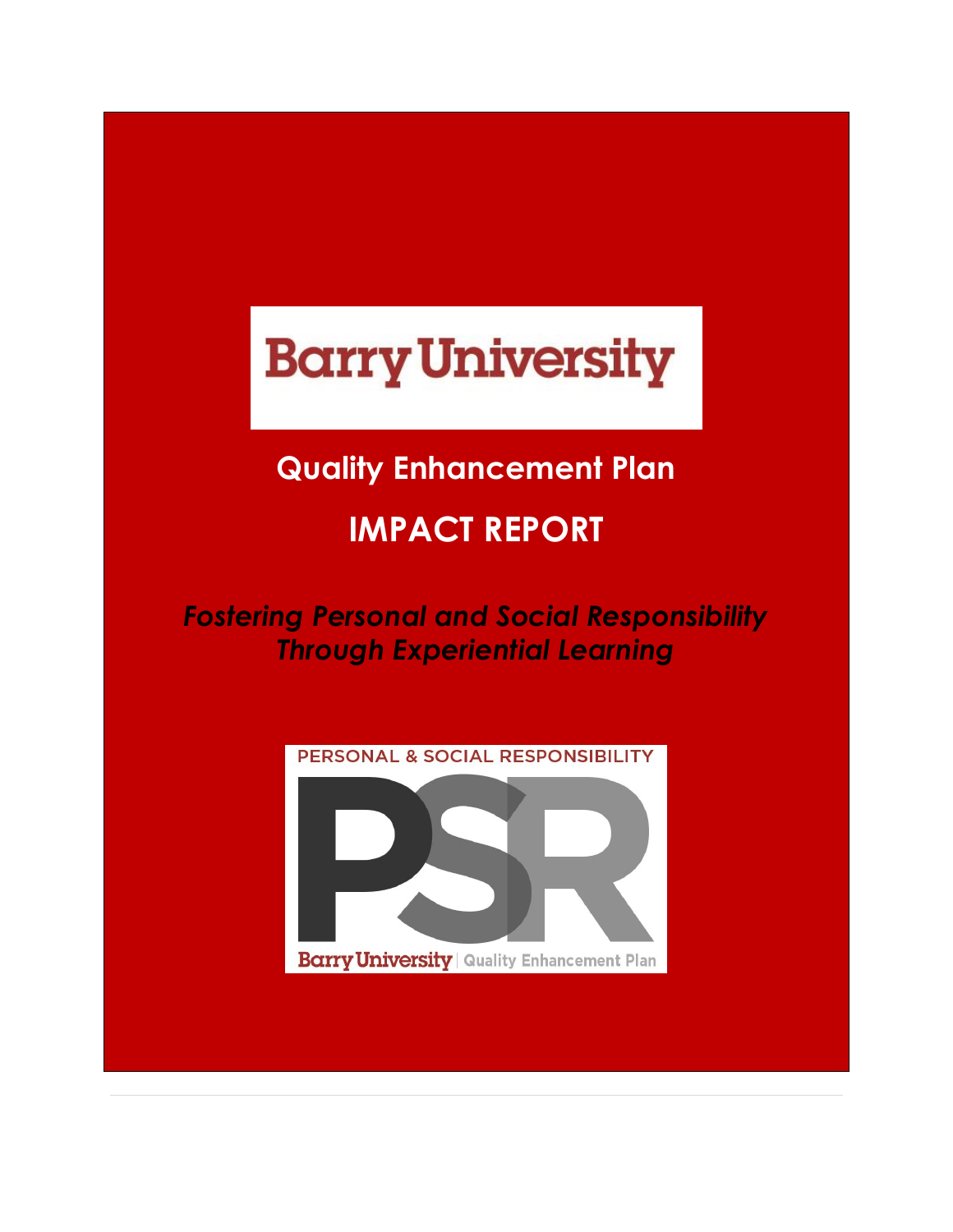## **QEP Implementation Committee**

| Maria Alvarez, PhD           | Associate Vice President, Mission and Student Engagement;<br>Dean of Students  |
|------------------------------|--------------------------------------------------------------------------------|
| Paige V. Banaji, PhD         | Director of First-Year Writing; Assistant Professor of English                 |
| Glenn A. Bowen, PhD          | Executive Director, Center for Community Service Initiatives;<br>Director, QEP |
| <b>Sean Buckreis, PhD</b>    | <b>Associate Professor of Education</b>                                        |
| Karen A. Callaghan, PhD      | Dean, College of Arts and Sciences;                                            |
|                              | Chair, QEP Implementation Committee                                            |
| <b>Nichole Castater, PhD</b> | <b>Associate Professor of Finance</b>                                          |
| Pamela D. Hall, PhD          | <b>Associate Professor of Psychology</b>                                       |
| <b>Tamara Hamilton, PhD</b>  | Professor of Chemistry                                                         |
| <b>Larry Perez, MS</b>       | Director, Office of Student Life                                               |
| <b>Victor Romano, PhD</b>    | Associate Vice Provost for Student Success and Undergraduate Studies           |
| Leticia Vega, PhD            | Associate Professor of Biology; Chair, Faculty Senate                          |
| <b>Ashley Wright, MSW</b>    | Bachelor of Social Work Program Director                                       |

Report written by **Glenn A. Bowen**

Submitted to the Commission on Colleges of the Southern Association of Colleges and Schools as Section V of Barry University's Fifth-Year Interim Report

March 2020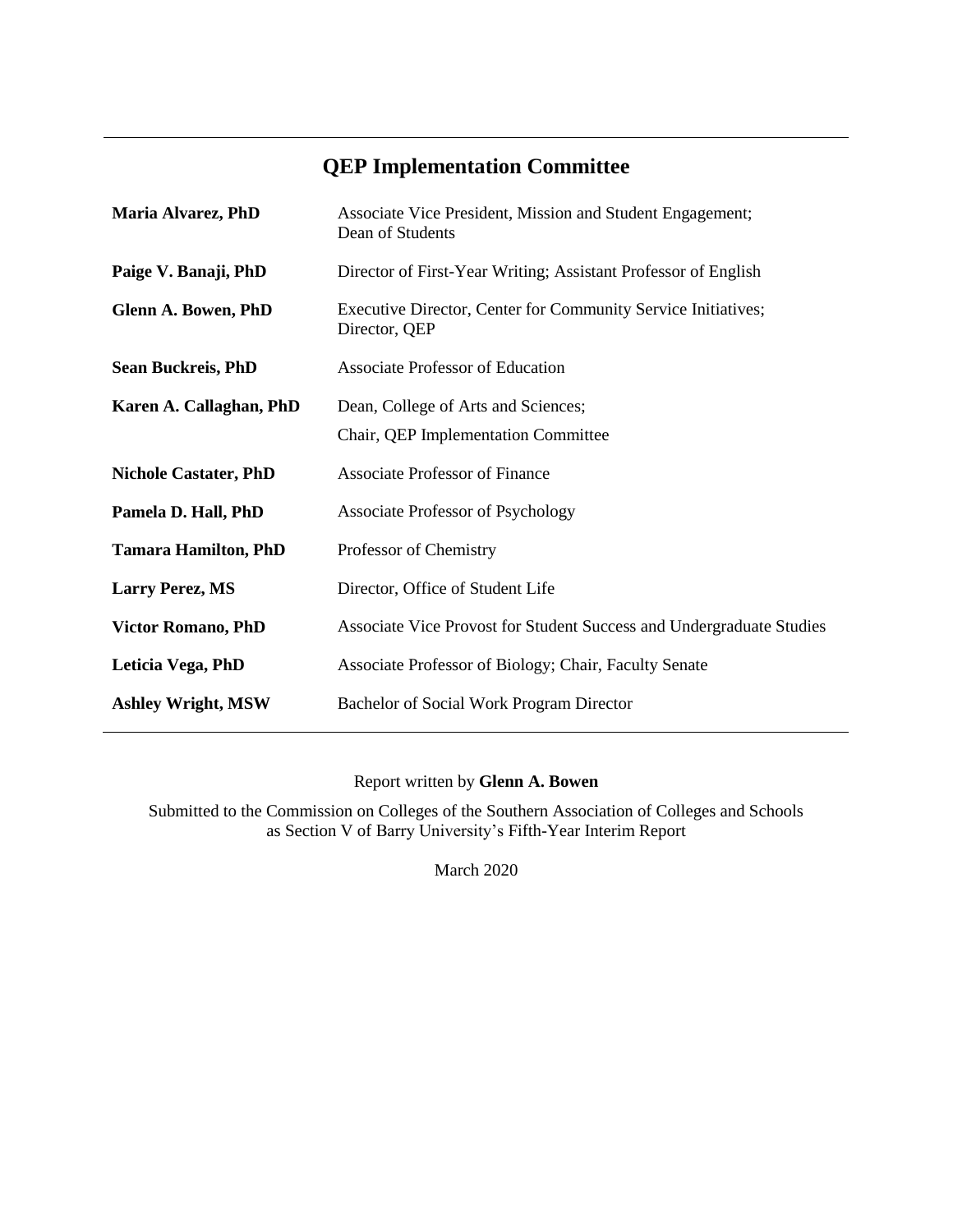### **QEP Impact Report**

### **Fostering Personal and Social Responsibility Through Experiential Learning**

PERSONAL & SOCIAL RESPONSIBILITY



**Barry University | Quality Enhancement Plan** 

#### **Executive Summary**

#### **Background**

The QEP focuses on undergraduates and centers on the broad areas of social and personal responsibility. These two areas are among those identified by LEAP (Liberal Education – America's Promise, AAC&U). AAC&U identifies knowledge and skills in these areas as essential components in a liberal arts education. A large majority of employers, more than 80%, identify skills in these areas as important for job success.

The QEP Team has selected three learning domains that fall under the construct of social and personal responsibility. These are (1) ethical and moral reasoning; (2) engaging diverse perspectives; (3) community engagement and collaboration. These domains relate directly to the Core Commitments of the Barry University Mission. Within these three broad areas, we have established six specific undergraduate student learning outcomes. At the time of graduation, students who participate in the QEP will demonstrate mastery of the learning outcomes associated with these three domains.

#### **The QEP Project**

 $\overline{\phantom{a}}$ 

In a pilot study, 70 first-year students will be enrolled in designated sections of courses commonly taken by first-year students. These designated sections will use high-impact practices to engage students in experiential, hands-on learning activities that support the student learning outcomes. High impact practices are those practices that have been demonstrated to foster more meaningful interactions between faculty and students, more time spent on research, writing and analytical thinking by students, and more hands-on and collaborative forms of learning.<sup>1</sup> High impact practices include first-year seminars and experiences, undergraduate research, learning communities, service-learning/community-based learning, writing intensive courses, collaborative assignments and projects, internships, and capstone courses/projects. A common thread running through these high impact practices is the experiential nature of the learning activities.

<sup>1</sup> Kuh, G. D. (2008). *High-impact educational practices: What they are, who has access to them, and why they matter.* Washington, DC: Association of American Colleges and Universities.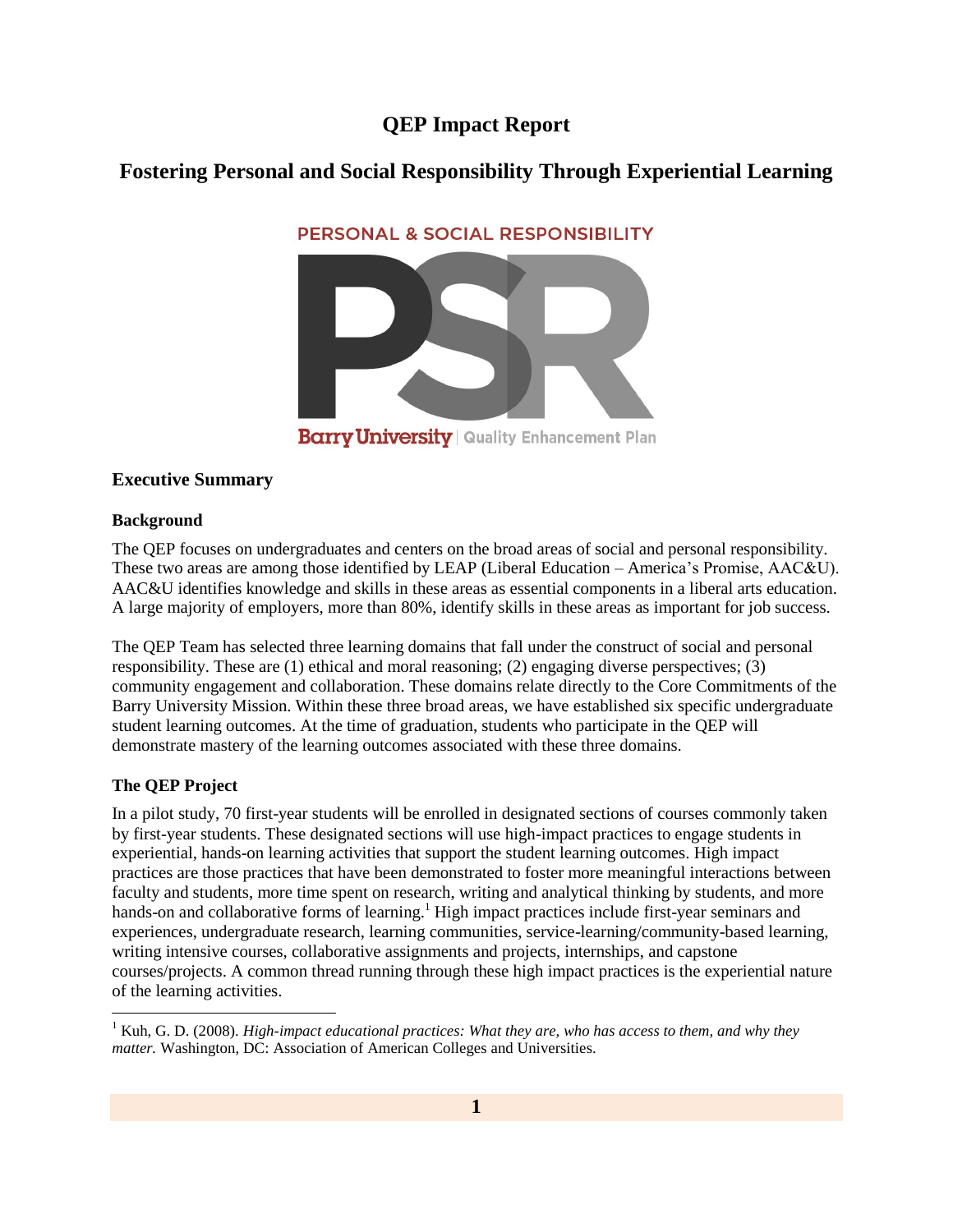Co-curricular activities are an integral part of the QEP. Selected activities on campus will be identified as emphasizing growth in social and personal responsibility. Activities will be selected based on their alignment with QEP learning outcomes. The co-curricular activities will be organized and monitored through an extension of the Barry Buccaneer Passport program, coordinated by the Division of Student Affairs, to structure student engagement opportunities that are part of the existing First-Year Experience initiative.

The QEP project represents a systematic integration and enhancement of a number of currently discrete efforts that have been initiated by various academic and student affairs units. Student participation is largely driven by these sponsoring units. The goal of the QEP project is to institutionalize a series of courses and co-curricular activities that, eventually, all incoming student will experience with the explicit goal of enhancing their level of personal and social responsibility by graduation.

#### **Initial Goals and Intended Outcomes of the QEP**

Barry University's QEP has two overarching goals:

- 1. Facilitate learning that cultivates academic and personal integrity, perspective consciousness, and competence in ethical and moral reasoning.
- 2. Provide opportunities for students to develop and demonstrate socially responsive knowledge, values, and skills through engagement and collaboration with communities – local, regional, national, and global.

| <b>Categories of Outcomes</b>                             | <b>Specific Outcomes</b>                                                                                                                                                                                                                                                                                     |
|-----------------------------------------------------------|--------------------------------------------------------------------------------------------------------------------------------------------------------------------------------------------------------------------------------------------------------------------------------------------------------------|
| Ethical and Moral Reasoning<br>(ER)                       | <b>1.</b> Students take responsibility for their own learning and<br>development, acting ethically to achieve their goals and<br>aspirations.                                                                                                                                                                |
|                                                           | 2. Students examine the views and values that influence their<br>own decision-making processes.                                                                                                                                                                                                              |
| <b>Engaging Diverse Perspectives</b><br>(EP)              | <b>1.</b> Students gather, analyze, and thoughtfully use evidence<br>and multiple perspectives to support their own ideas.<br>2. Students recognize the extent to which cultural standards,<br>institutional practices, and values oppress, marginalize,<br>alienate, or create/enhance privilege and power. |
| <b>Community Engagement</b><br>and Collaboration<br>(CEC) | 1. Students apply and explore the impact of the concepts,<br>theories, and skills learned in class on issues affecting local<br>and global communities.                                                                                                                                                      |
|                                                           | 2. Students take informed and responsible action, working<br>collaboratively with others through a social justice<br>framework, to address issues faced by the community.                                                                                                                                    |

#### **Table 1: Intended Outcomes of the QEP**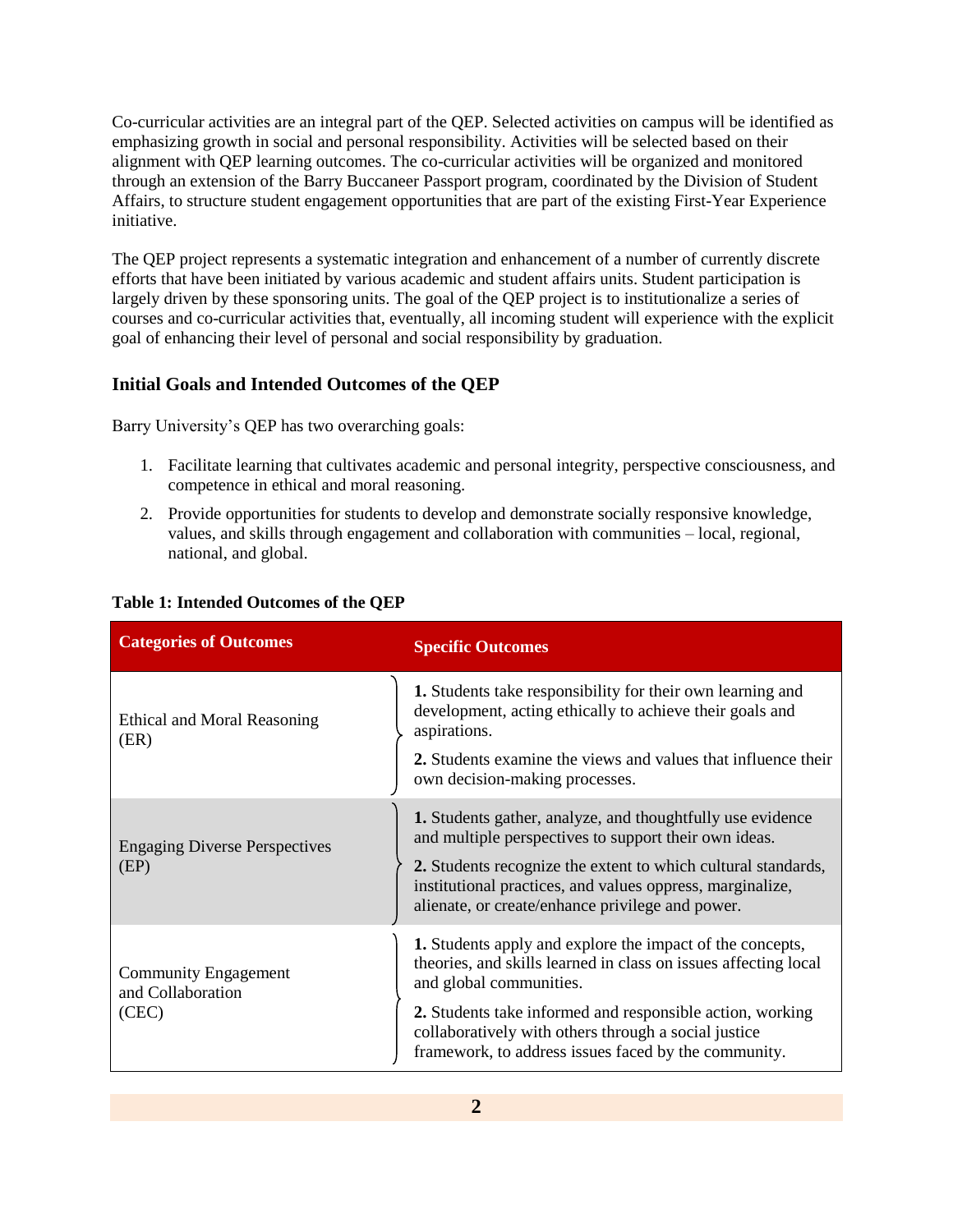Delineated in the QEP are six intended learning outcomes. These outcomes are placed in three categories based on components of personal and social responsibility: (1) Ethical and Moral Reasoning, (2) Engaging Diverse Perspectives, and (3) Community Engagement and Collaboration. Each category contains two specific outcomes (see Table 1).

#### **Changes Made to the QEP and the Reasons for Making Those Changes**

Barry University's QEP was approved in 2014, following the onsite visit by the SACSCOC Reaffirmation Committee in March. The Provost appointed a QEP Implementation Committee, composed largely of members of the QEP Development Committee. An Experiential Learning Coordinator was hired in July 2014 to assist with community partnership development and with gathering resources to support the implementation of the Plan. The Implementation Committee met regularly in academic year 2014–2015, refining the system and process for approving courses and co-curricular activities for the personal and social responsibility (PSR) designation. At the same time, the Office of the Provost began the search for a QEP Director.

The Implementation Committee made three changes to the QEP. As described below, the changes concern the proposed pilot program, the assessment plan, and one of the intended learning outcomes.

#### **Proposed Pilot Program**

The proposed pilot program was cancelled in the wake of the retirement of the Provost and a lengthy search for a QEP Director. While the search was in progress, the Implementation Committee concentrated on fleshing out the faculty training and development plan, maintaining all components outlined in the QEP submitted to SACSCOC.

#### **Assessment Plan**

Implementation of the assessment plan began in January 2017, shortly after the Provost named a QEP Director. The QEP Development Committee had designed the assessment plan as a multilayered process, with the original plan calling for an exit evaluation of students at the end of their fourth year. As part of that evaluation, students were to be asked to respond to a vignette requiring application of one of the learning outcomes to a "real-world situation."

The vignette element was excluded from the revised assessment plan and was replaced by student poster presentations at the University's annual Community Engagement Symposium. The required posters would be of community-based or community-focused projects conceived, planned, and implemented by students with guidance from faculty and staff members. As the QEP Director reasoned, the posters would be more effective in demonstrating actual learning as a result of the course, especially in the context of community engagement and collaboration – the third category of QEP-PSR learning outcomes.

#### **Learning Outcome: Ethical and Moral Reasoning**

In October 2018, the Implementation Committee decided to modify the first learning outcome (ER 1) by shifting the focus from students' goals and aspirations to students' personal growth. Up to then, no QEP course had included that learning outcome. During the first QEP faculty reflection meeting organized by the Implementation Committee, faculty members indicated that they considered it difficult to assess such a long-term outcome ("achieve their goals and aspirations"). The modified outcome reads: "Students take responsibility for their own learning and development, acting ethically to achieve *personal growth*."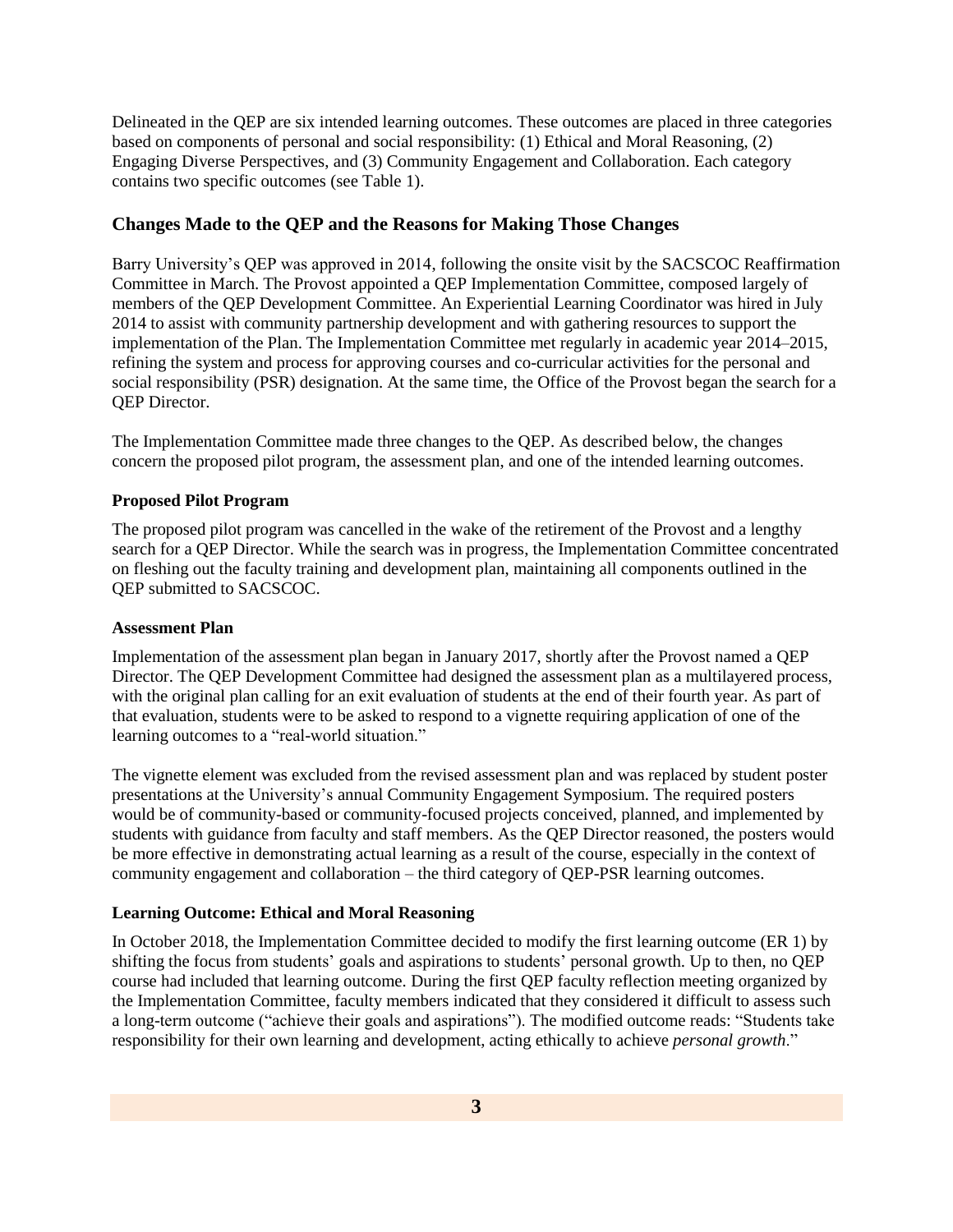#### **Impact on Student Learning and on the Environment Supporting Student Learning**

The University has implemented the QEP in all five colleges and schools with undergraduate programs – Arts and Sciences, Business, Education, Nursing and Health Sciences, and Social Work – and in the Division of Mission and Student Engagement (formerly Student Affairs). PSR elements have been integrated into undergraduate courses as well as co-curricular programs, projects, and events.

To date, the QEP Implementation Committee has approved more than 70 sections of 31 courses, including 15 major-area courses, for the PSR designation (see Table 2). Multiple-section PSR courses include English 111: First-Year Composition and Rhetoric; English 112: Techniques of Research; English 210: Writing about Literature; and Sociology 200: Perspective Consciousness and Social Justice. Among others on the PSR list are courses in Art, Biology, Business, Education, History, Nursing, Political Science, Spanish, and Sport and Recreation. All PSR courses are identified in the Undergraduate Catalog and in the online registration system.

Additionally, all courses approved through a separate process for the service-learning (SL) designation have been assessed as QEP-PSR courses because they include either one or both outcomes in the Community Engagement and Collaboration (CEC) category. Over the years, the Service-Learning Designation Committee has approved 45 sections of 29 courses for the SL designation. Multiple-section SL-specific courses include Theology 201: Faiths, Beliefs, and Traditions.

| <b>SL-Specific PSR-Designated Courses</b>                                                                                 |                      |                                |                                                            |                        |                        |
|---------------------------------------------------------------------------------------------------------------------------|----------------------|--------------------------------|------------------------------------------------------------|------------------------|------------------------|
| SL courses addressing only CEC outcomes:<br>SL courses addressing additional PSR outcomes:<br>Total number of SL courses: |                      |                                | $23(31$ sections)<br>$6(14$ sections)<br>$29(45$ sections) |                        |                        |
| <b>Other PSR-Designated Courses</b>                                                                                       |                      |                                |                                                            |                        |                        |
| PSR major-area courses:<br>Other PSR non-major-area courses:<br>Total number of other PSR courses:                        |                      | -15<br>16<br>$31(72$ sections) |                                                            |                        |                        |
| <b>All PSR-Designated Courses</b>                                                                                         |                      |                                |                                                            |                        |                        |
| Total number of PSR courses:<br>54 (103 sections)                                                                         |                      |                                |                                                            |                        |                        |
| <b>All PSR-Designated Courses Relative to Specific Outcomes</b>                                                           |                      |                                |                                                            |                        |                        |
| ER <sub>1</sub><br>3                                                                                                      | ER <sub>2</sub><br>5 | EP <sub>1</sub><br>8           | EP <sub>2</sub><br>13                                      | CEC <sub>1</sub><br>31 | CEC <sub>2</sub><br>22 |

#### **Table 2: Courses Approved for the PSR Designation**

The QEP Implementation Committee has also approved 14 co-curricular programs and events for the PSR designation. They include Alternative Breaks, the Community Engagement Fair, and the Deliberative Dialogue Series (coordinated by the Center for Community Service Initiatives) and the Emerging Leaders Program, Environmental Leadership Experience, and Ethical Leadership Conference (coordinated by the Office of Mission Engagement).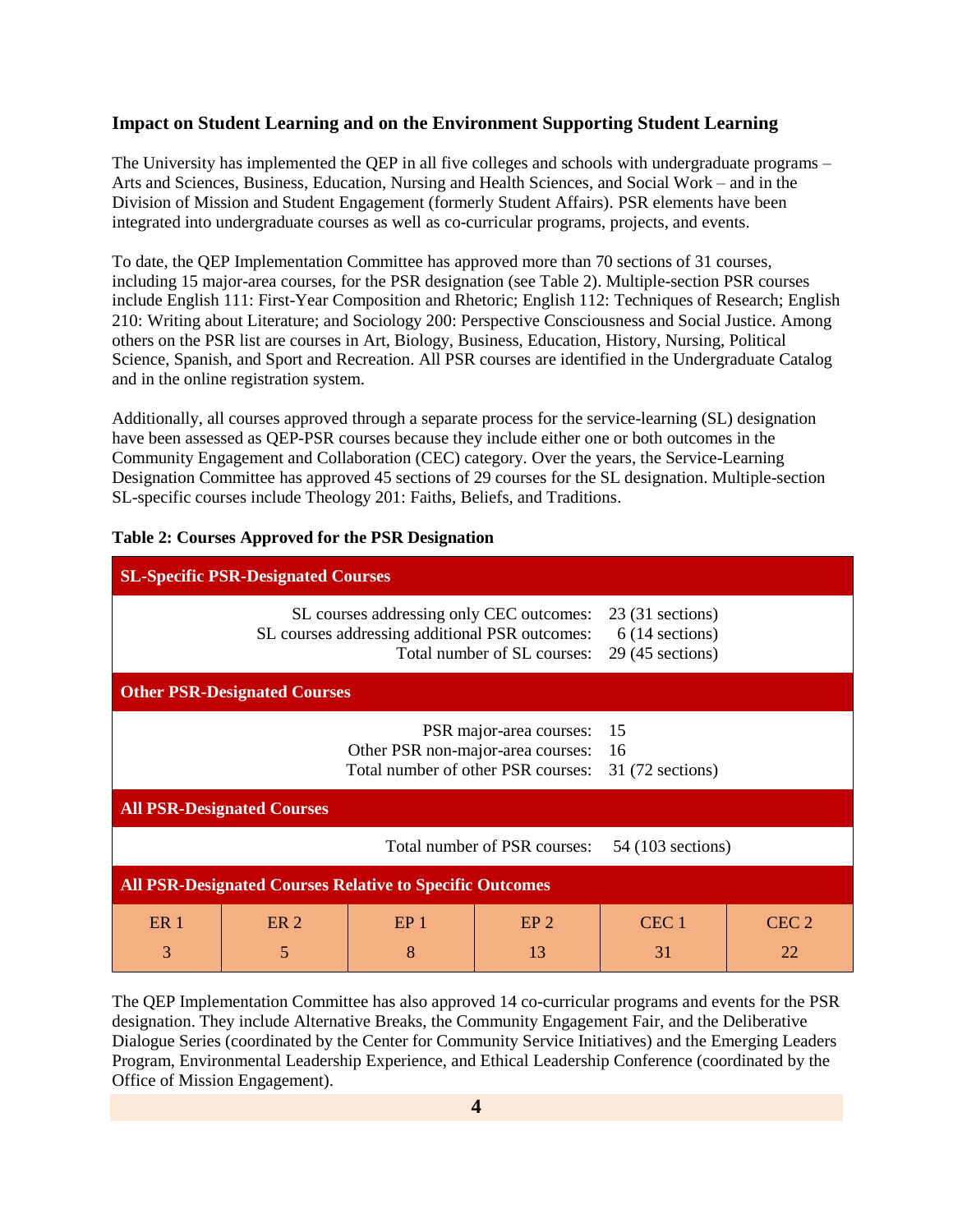#### **Impact on Student Learning: Demonstrated Outcomes of the QEP**

Assessment of student learning outcomes involved primarily a course-embedded approach, with faculty assessing QEP-focused outcomes as part of the regular assessment of learning outcomes from the course. The Implementation Committee gauged the impact of the PSR-designated courses by reviewing assessment logs reporting scores based on relevant evaluation criteria in a rubric developed specifically for the courses. Assessment data for the fall and spring semesters of academic years 2017–2019 were collected and analyzed. The assessment has provided both quantitative and qualitative evidence of student achievement in relation to the PSR outcomes.

On average, 88% of the students taking PSR-designated courses received a score of 3.0 to 5.0 on a rubric with a 5-point evaluative range (where  $3.0 =$  mastery). Over the five semesters of data collection, mean aggregated rubric ratings showed some improvement, from 86% in 2017 to 91% in 2019 (see Figure 1).



**Figure 1: Course-Embedded Assessment – Mean Rubric Ratings**

 $\overline{a}$ 

In addition, two standardized instruments were used to assess student attitudes and behaviors in relation to personal and social responsibility. To measure personal responsibility, the Student Personal Responsibility Scale-10  $(SPRS-10)^2$  was administered to students. To measure social responsibility, the 24-item Social Justice Scale  $(SJS)^3$  was administered at the same time. The two-part survey was

<sup>2</sup> Singg, S., & Ader, J. A. (2001). Development of the Student Personal Responsibility Scale–10.*Social Behavior and Personality*, *29*(4), 331–336.<https://doi.org/10.2224/sbp.2001.29.4.331>

<sup>3</sup> Torres-Harding, S. R., Siers, B., & Olson, B. D. (2012). Development and psychometric evaluation of the social justice scale (SJS). *American Journal of Community Psychology*, *50*, 77–88[. https://doi.org/10.1007/s10464-011-](https://doi.org/10.1007/s10464-011-9478-2) [9478-2](https://doi.org/10.1007/s10464-011-9478-2)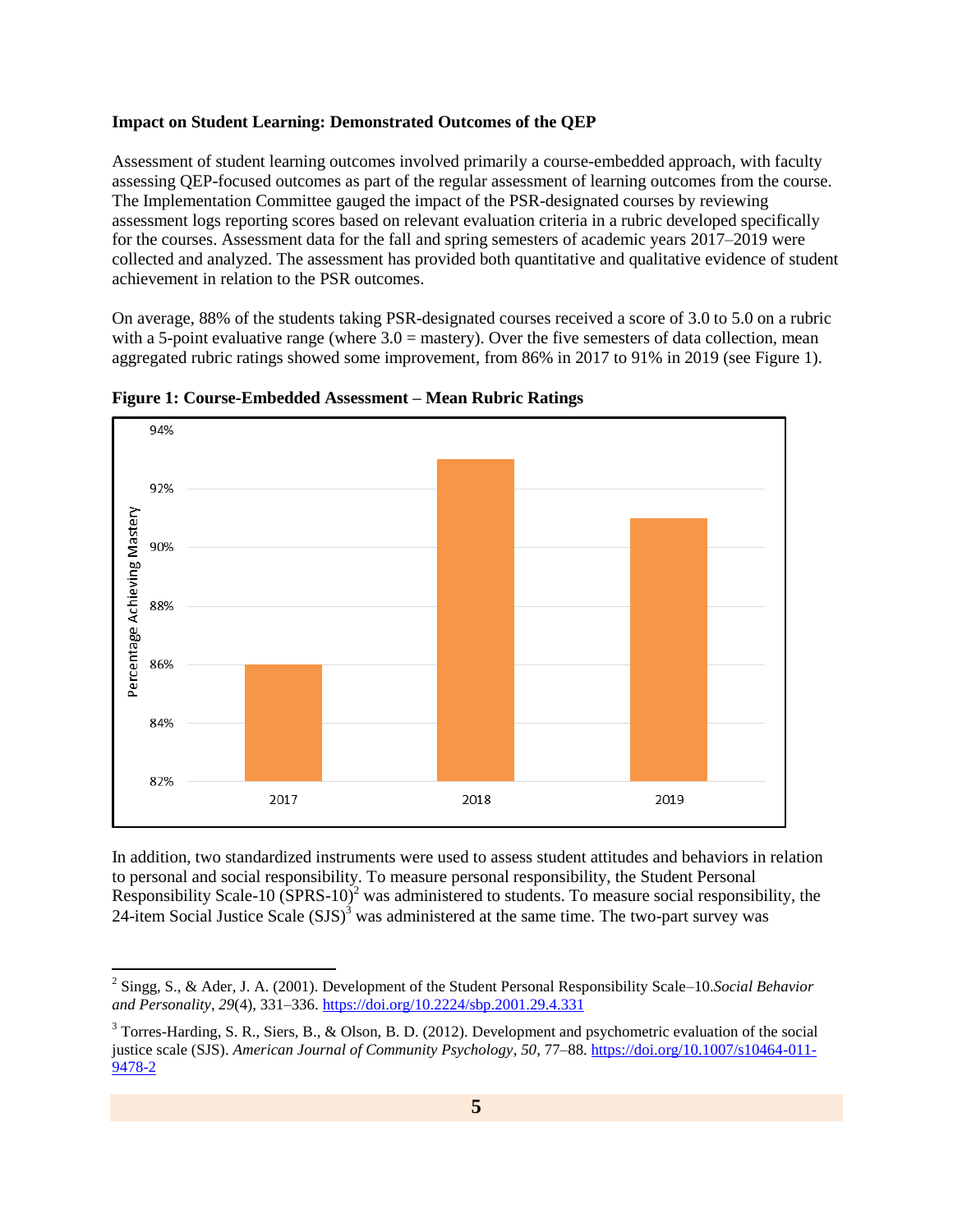conducted as a pretest to a group of incoming freshmen  $(N = 291)$  during New Student Orientation in August 2017 and as a posttest to a small sample of the same group  $(n = 42)$  in December 2019.

Based on a difference of means test (*t* test), the results of the SPRS-10 data analysis suggest that there were changes in the perception of students regarding their personal responsibility attitudes and behaviors from pretest to posttest (see Table 3). Similarly, the results of the SJS data analysis showed sufficient evidence of changes in student perception regarding social justice. The difference of means test showed statistically significant differences for 76% (13 of 17) of the items in three of the SJS subscales – Social Justice Perceived Behavioral Control (SJPBC), Social Justice Subjective Norms (SJSN), and Social Justice Behavioral Intentions (SJBI). (The fourth subscale is Social Justice Attitudes.)

| <b>Items</b>                                                                                               | <b>Pretest</b><br><b>Means</b> | <b>Posttest</b><br><b>Means</b> | <b>Difference</b> in<br><b>Means</b> |  |  |  |  |
|------------------------------------------------------------------------------------------------------------|--------------------------------|---------------------------------|--------------------------------------|--|--|--|--|
| Student Personal Responsibility Scale-10 (SPRS-10)                                                         |                                |                                 |                                      |  |  |  |  |
| I turn in all my assignments on time.                                                                      | 3.48                           | 3.61                            | 0.13                                 |  |  |  |  |
| At home or at college, I do my fair share of the<br>household chores.                                      | 3.45                           | 3.57                            | 0.12                                 |  |  |  |  |
| I send a thank-you note after receiving a gift from<br>someone.                                            | 2.70                           | 3.18                            | $0.48*$                              |  |  |  |  |
| SPRS-10 Total                                                                                              | 33.30                          | 32.70                           | $-0.60$                              |  |  |  |  |
|                                                                                                            |                                |                                 |                                      |  |  |  |  |
| <b>Social Justice Perceived Behavioral Control (SJPBC) Subscale</b>                                        |                                |                                 |                                      |  |  |  |  |
| I am certain that I possess an ability to work with<br>individuals and groups in ways that are empowering. | 6.08                           | 6.35                            | 0.27                                 |  |  |  |  |
| If I choose to do so, I am capable of influencing others<br>to promote fairness and equality.              | 6.10                           | 6.15                            | 0.05                                 |  |  |  |  |
| <b>SJPBC</b> Total                                                                                         | 30.62                          | 31.05                           | 0.43                                 |  |  |  |  |
| Social Justice Subjective Norms (SJSN) Subscale                                                            |                                |                                 |                                      |  |  |  |  |
| Other people around me are engaged in activities that<br>address social injustices.                        | 4.88                           | 5.30                            | 0.42                                 |  |  |  |  |
| Other people around me feel that it is important to<br>engage in dialogue around social injustices.        | 5.08                           | 5.60                            | 0.52                                 |  |  |  |  |
| Other people around me are supportive of efforts that<br>promote social justice.                           | 5.35                           | 5.58                            | 0.23                                 |  |  |  |  |
| <b>SJSN</b> Total                                                                                          | 21.12                          | 22.23                           | 1.11                                 |  |  |  |  |

| Table 3: Partial Results for Personal Responsibility and Social Justice Paired Samples T Test |  |  |  |
|-----------------------------------------------------------------------------------------------|--|--|--|
|-----------------------------------------------------------------------------------------------|--|--|--|

\**p*<0.5, \*\**p*<0.01, \*\*\**p*<0.001

What follows is a description of the QEP impact in relation to each of the three categories of learning outcomes. Both course-based and co-curricular activities were included in the assessment.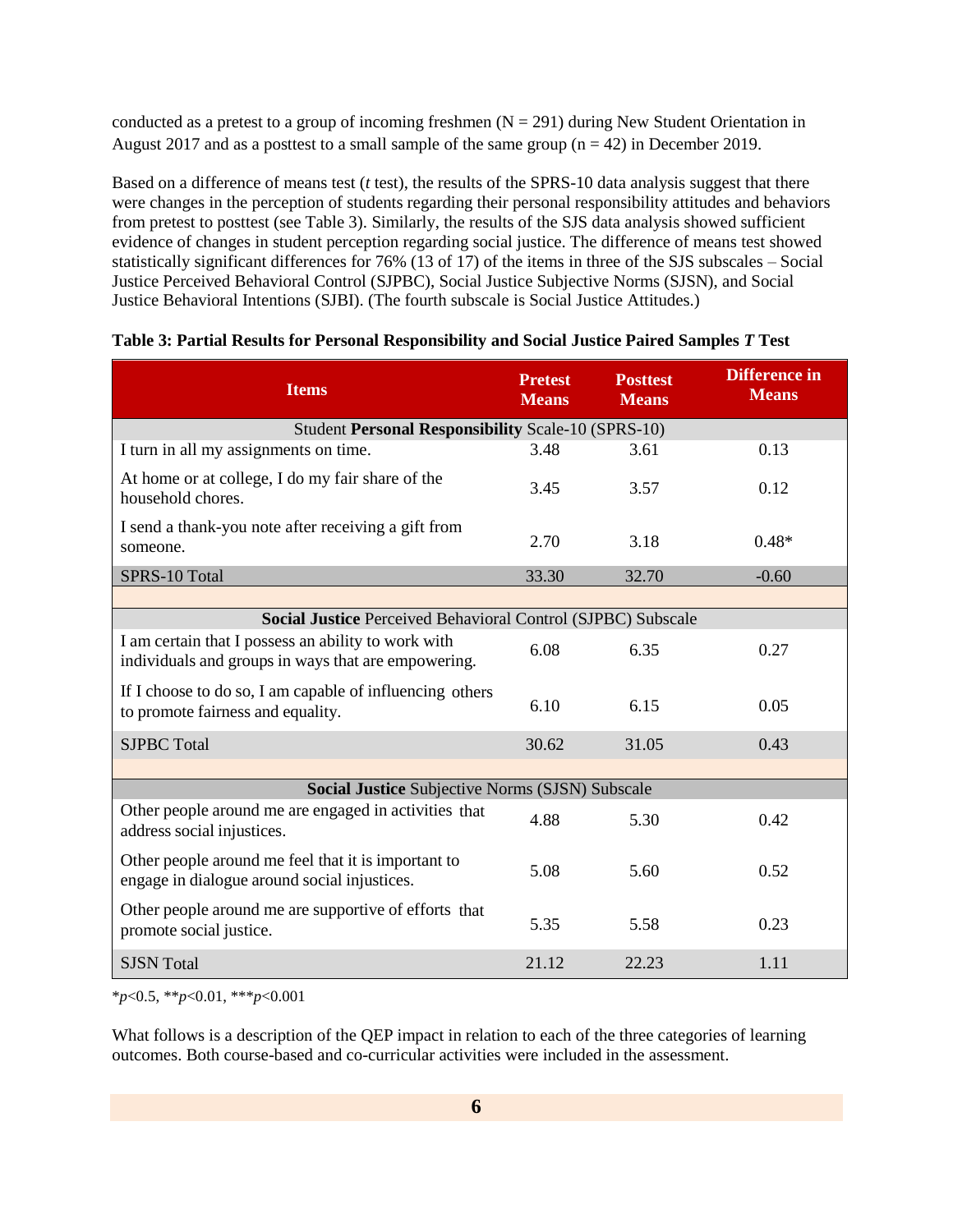*Ethical and Moral Reasoning***:** PSR-designated co-curricular programs produced generally positive results pertaining to ethical and moral reasoning. Students who participated in the Emerging Leaders Program, for instance, reported that the program has fostered ethical and moral reasoning. Over 90% of survey respondents either strongly agreed or agreed that the program did so by giving them the opportunity to examine the views and values that influenced their decision-making (see Figure 2).



**Figure 2: Emerging Leaders Program Survey Responses**

*Engaging Diverse Perspectives***:** PSR-designated courses as well as the co-curricular Deliberative Dialogue Series offered opportunities for students to gather, analyze, and draw on diverse perspectives to support their own ideas. In a 300-level Spanish course, for example, students were required to write an essay, in Spanish, about a particular cultural aspect linked to any Hispanic country and deliver an oral presentation on the subject. Excerpts from a student essay (with the English translation below) are presented in Exhibit 1.

#### **Exhibit 1: Student Learning in Relation to Course Elements**

#### **SPA 307-01: Advanced Conversation**

"La Marginación y La Violencia Hacia la Mujer en los Países Hispanos"

La violencia contra la mujer en los países hispanos es uno de los problemas sociales más comunes y a pesar de que existen muchas leyes y sanciones para darle fin a esta injusticia social aún no se detiene la marginación que existe en la cultura hispana. Pero, los padres y las mismas mujeres son los responsables de esta discriminación y la desigualdad entre los géneros. Los padres son responsables por la manera en que crían a sus hijos e hijas. Mientras que las mujeres son responsables por apoyar esta costumbre machista en la sociedad y quedarse calladas ante la violencia doméstica que sigue creciendo cada día. … Unos de los principales propósitos en la cultura hispana es poder romper con esos paradigmas sociales sobre los roles de género y comenzar a entender y poner en practica la igualdad de género y los derechos de la mujer en la sociedad. Siempre recordando que los hombres y mujeres tienen las mismas capacidades, habilidades y debilidades.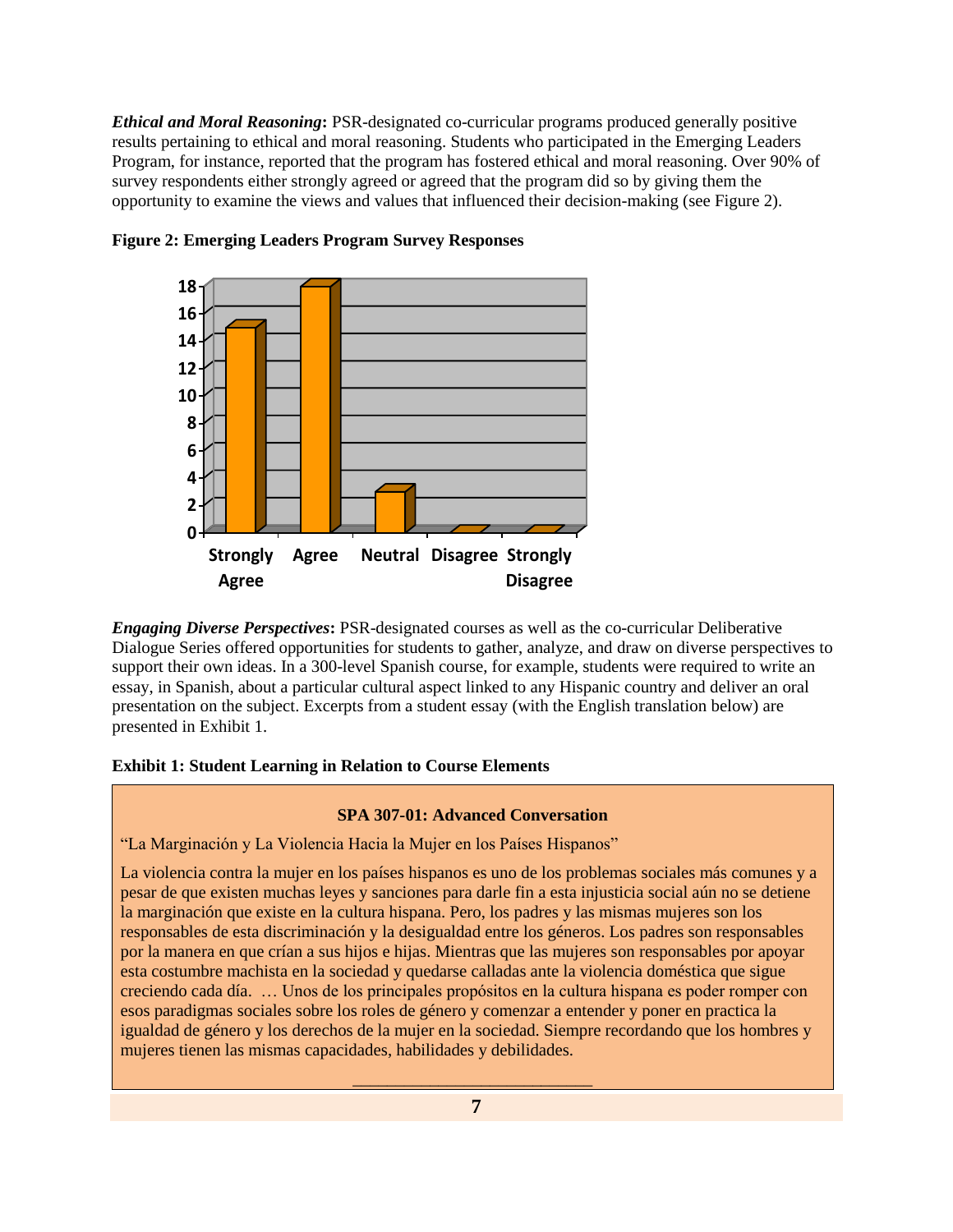"Marginalization and Violence Against Women in Hispanic America"

Violence against women is one of the worst and most common social problem in Hispanic countries. Despite the many laws put in place to help end these injustices, marginalization of and violence against women continues to exist across Hispanic cultures. Men in their role as fathers as well as women in their role of mothers are responsible for gender discrimination and gender inequality. If fathers are responsible for raising their children according to unjust and biased norms, women themselves foster and support toxic habits and they stay silent when witnessing or experiencing domestic violence. … One of the main goals of Hispanic cultures nowadays is to break up with old and unfair standards as regards gender roles in order to understand and practice equality as well as respect women's rights. As a society, we should always remember that both men and women have the same capacities, abilities, and challenges.

The Deliberative Dialogue Series brings together students, alumni, faculty, staff, and community members to work toward a shared understanding of social issues, practical solutions to those issues, and recommendations for workable public policy. Since the spring 2015 semester, forums in each year's Deliberative Dialogue Series have covered such topics as hunger policy, the opioid epidemic, global warming, human trafficking, voting rights for felons, and the school-to-prison pipeline. To varying degrees, each series of forums has inspired both individual and collective action. For example, students have assisted in developing an urban garden to provide fresh produce to food deserts, participated in campaigns to raise awareness of human trafficking, and lobbied lawmakers at the State Capitol in support of proposed legislation that would result in alternatives to incarceration for juveniles who commit nonviolent offences.

*Community Engagement and Collaboration***:** Posters presented by students at the Community Engagement Symposium reflect their efforts to apply knowledge and skills in addressing social issues. A sampling of the titles of posters presented in 2017–2019 provides some indication of the issues and concerns that students have addressed:

- Developing Public Science Literacy to Address the Disparity Affecting Inner-City Youth
- Developing Resources for the Student/Farmworker Alliance to Engage Peers in Supporting Farmworker Rights
- Educating Newly Resettled Refugees about American Collegiate Opportunities
- Girl Power: Empowering Young Girls to Advocate for Women by Supporting the Dignity for Incarcerated Women Act
- Growing Calculus: Using Calculus to Design a Garden
- Providing Knowledge about Healthy Food to At-Risk Youth through a Fun, Interactive Zine **Series**
- Refugees of North Miami: Navigating Health Care
- Researching with the Community: Exploring the Connection between Spirituality and Reproductive Health
- Undergraduates Provide Support for Science Education at the K–12 Level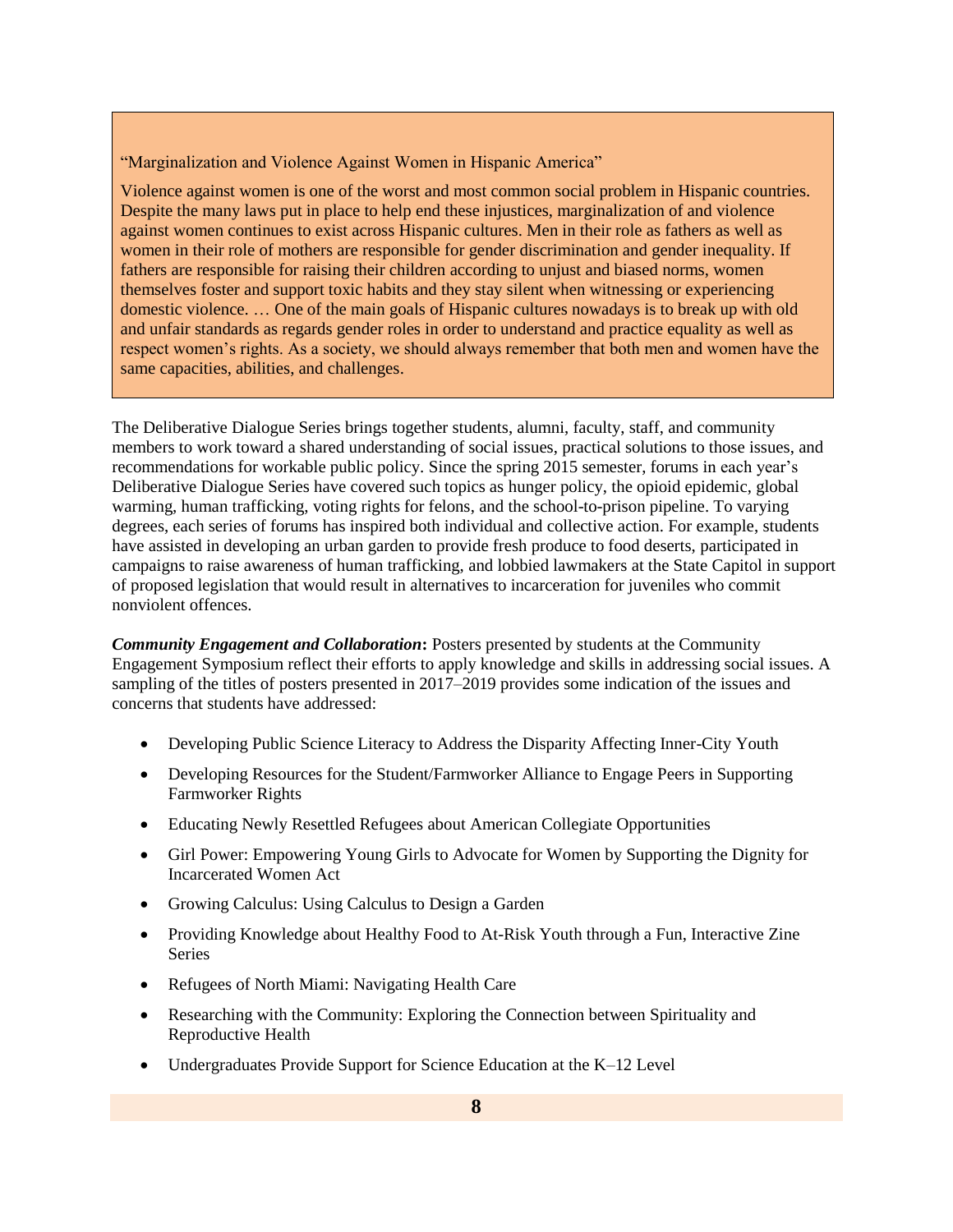The assessment of outcomes of the QEP indicate that, on the whole, students have demonstrated that they embrace the obligation to strive for excellence, demonstrate integrity, develop competence in ethical reasoning and action, and contribute to the community as local and global citizens. Many have begun to show a "sense of agency" – the understanding that they can make a difference by developing selfawareness, awareness of social issues, and a commitment to take informed action.

#### **Impact on the Environment Supporting Student Learning**

As a result of the QEP, the environment supporting student learning has improved considerably. The University now has an established process for designating courses that incorporate personal and social responsibility objectives; a faculty development model featuring experiential learning; and a highly regarded Community Advisory Committee. Moreover, requisite resources for experiential learning are now available.

**Course Designation Process:** The University has systematized the criteria and process for approving courses and co-curricular activities for the PSR designation with a view to ensuring that elements of personal and social responsibility are integrated effectively into the core undergraduate curriculum. The criteria include (1) the relationship between course goals and selected PSR learning outcomes; (2) the correspondence between PSR outcomes and lecture topics, readings, and assignments; (3) active learning strategies and their relationship to the intended learning outcomes; and (4) critical reflection as part of the experiential component. Evaluators of the PSR application use a rubric with a 4-point evaluative range (1  $=$  beginning,  $2 =$  developing,  $3 =$  good,  $4 =$  exemplary). The evaluation summaries given to applicants include exemplars (readings, assignments, learning strategies, etc.) that faculty find instructive.

**Faculty Development Model:** The QEP Implementation Committee has created a faculty development model with experiential learning as a key component. Experiential learning – defined in the QEP as "a process in which students acquire and apply knowledge, skills, and values in a relevant setting" – is considered synonymous with active learning. The faculty development model is operationalized in a comprehensive workshop titled "Integrating Personal and Social Responsibility (PSR) Learning Outcomes into the Curriculum." Designed to encourage pedagogical innovation grounded in an active learning paradigm, the two-day workshop covers such topics as ethics and social responsibility; critical pedagogy; experiential learning (including service-learning and community-based undergraduate research); and effective reflection activities. All faculty members who will teach PSR-designated courses are expected to participate in the workshop.

**Community Advisory Committee:** The Provost-appointed Community Advisory Committee has supported the implementation of the QEP primarily by providing feedback and recommendations to the Implementation Committee. Advisory Committee members have contributed critical analyses and independent perspectives on various aspects of students' community-focused experiential learning projects. They have also provided critical analyses of student poster presentations at the Community Engagement Symposium. The Advisory Committee (currently consisting of 11 members) will continue to function beyond this QEP, with members providing "insider perspectives" on issues faced that the community that can be addressed effectively through collaborative efforts.

**Resources:** The QEP has served to augment the resources of the Center for Community Service Initiatives, the administrative unit that coordinates community engagement, including service-learning and community-based research. Resources include additional staff, an Experiential Learning Manual and Resource Guide, books and journal articles on experiential education and related topics, and a video featuring experiential learning activities at Barry.